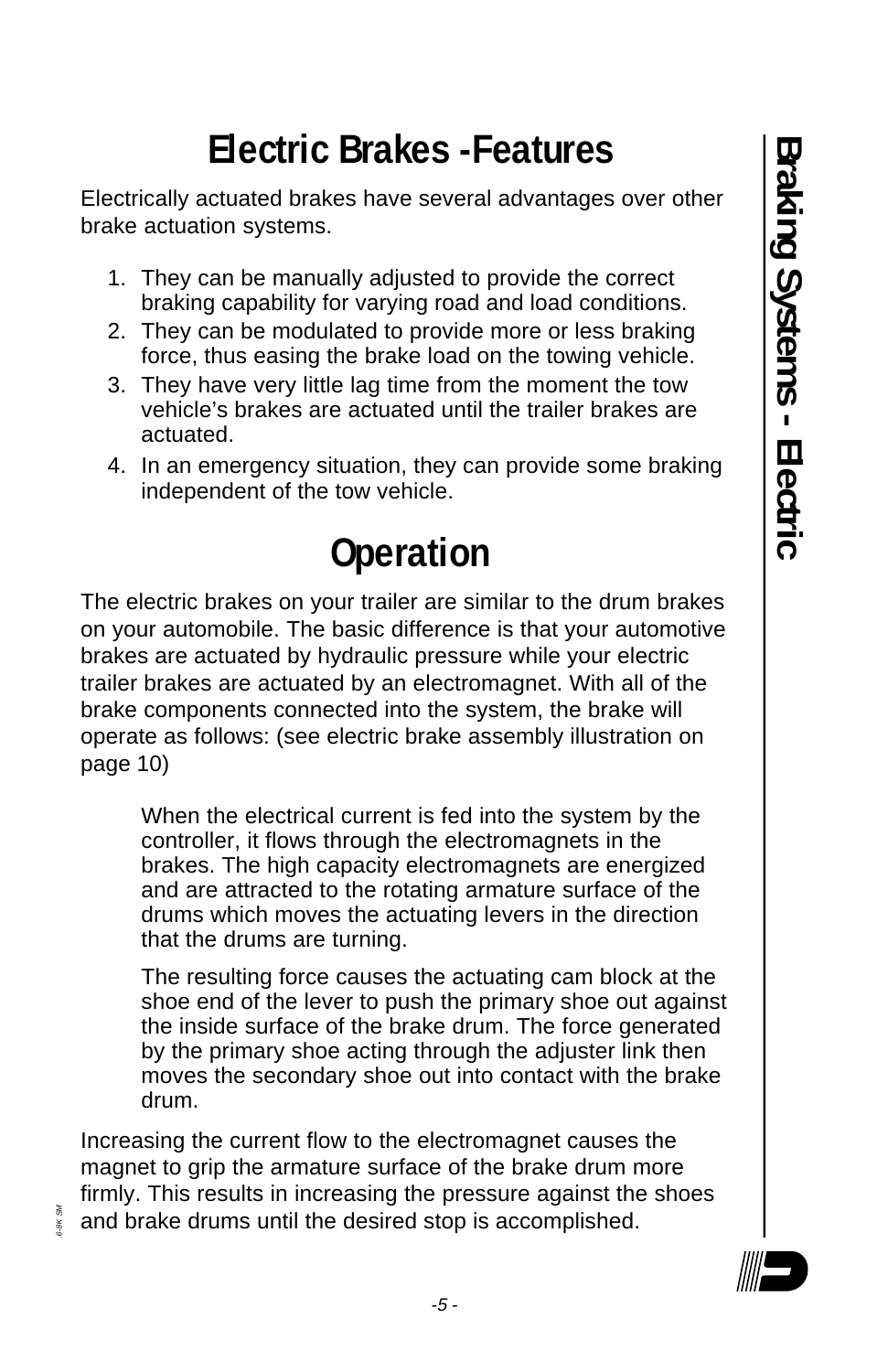

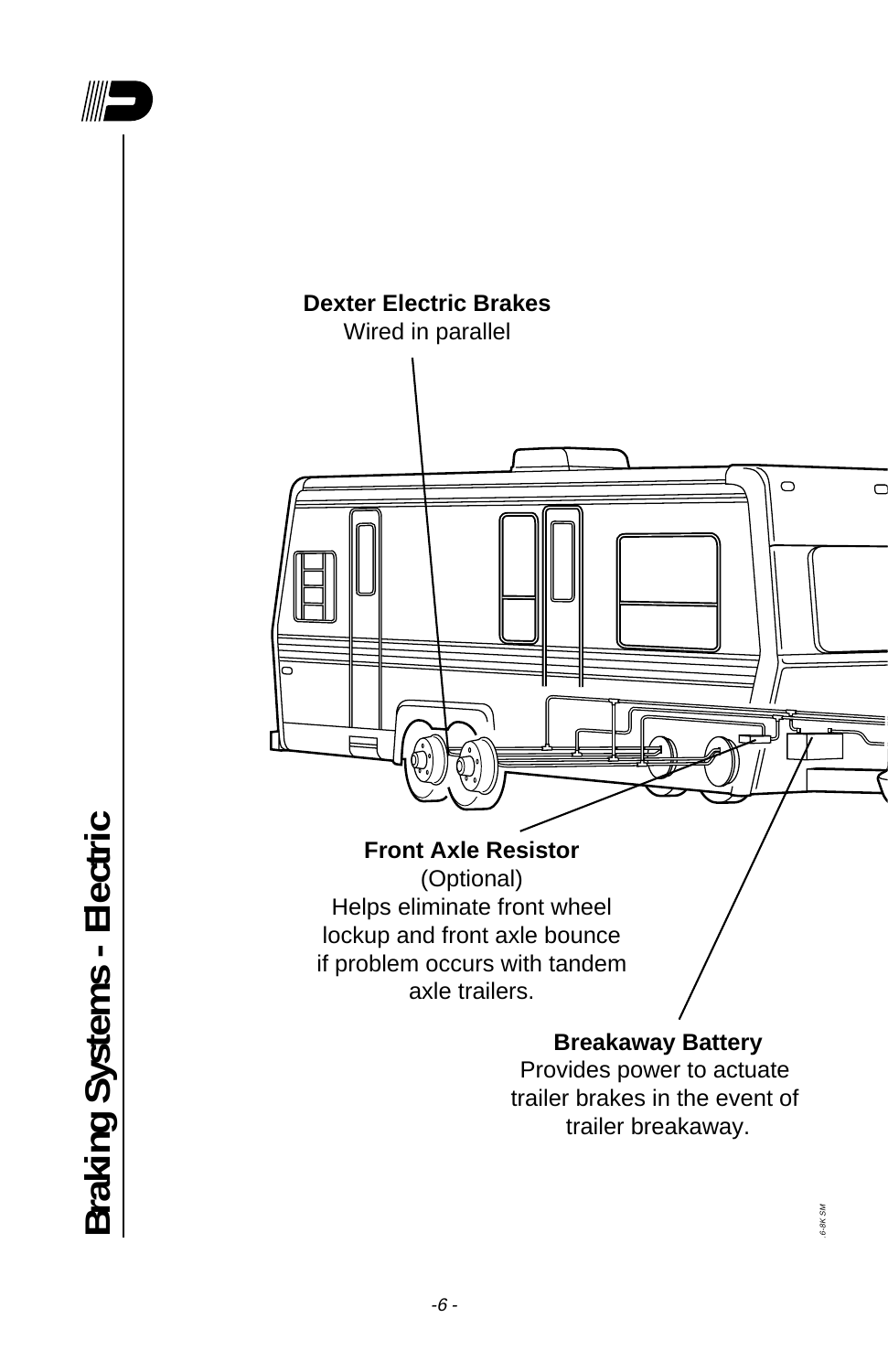

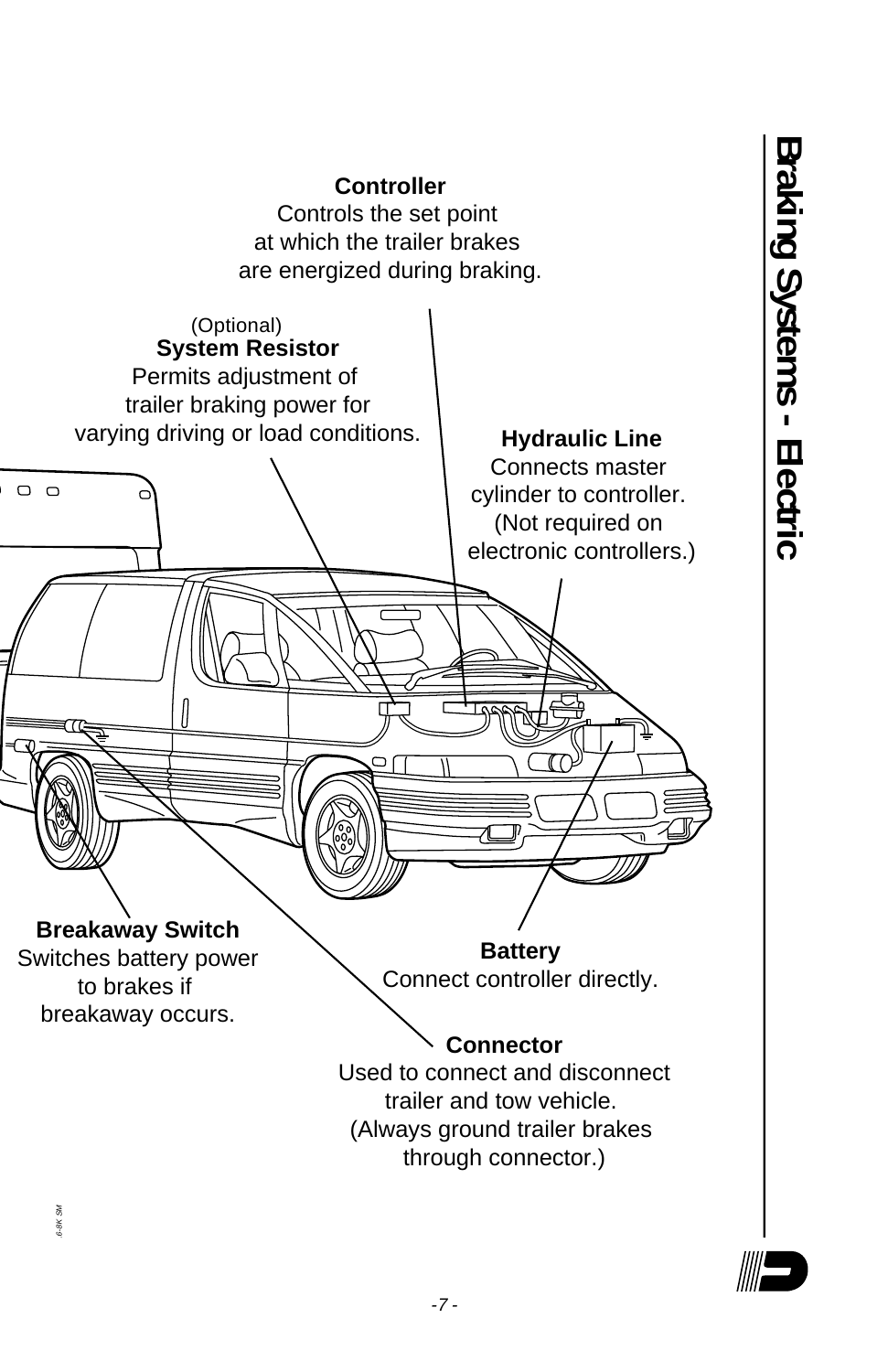

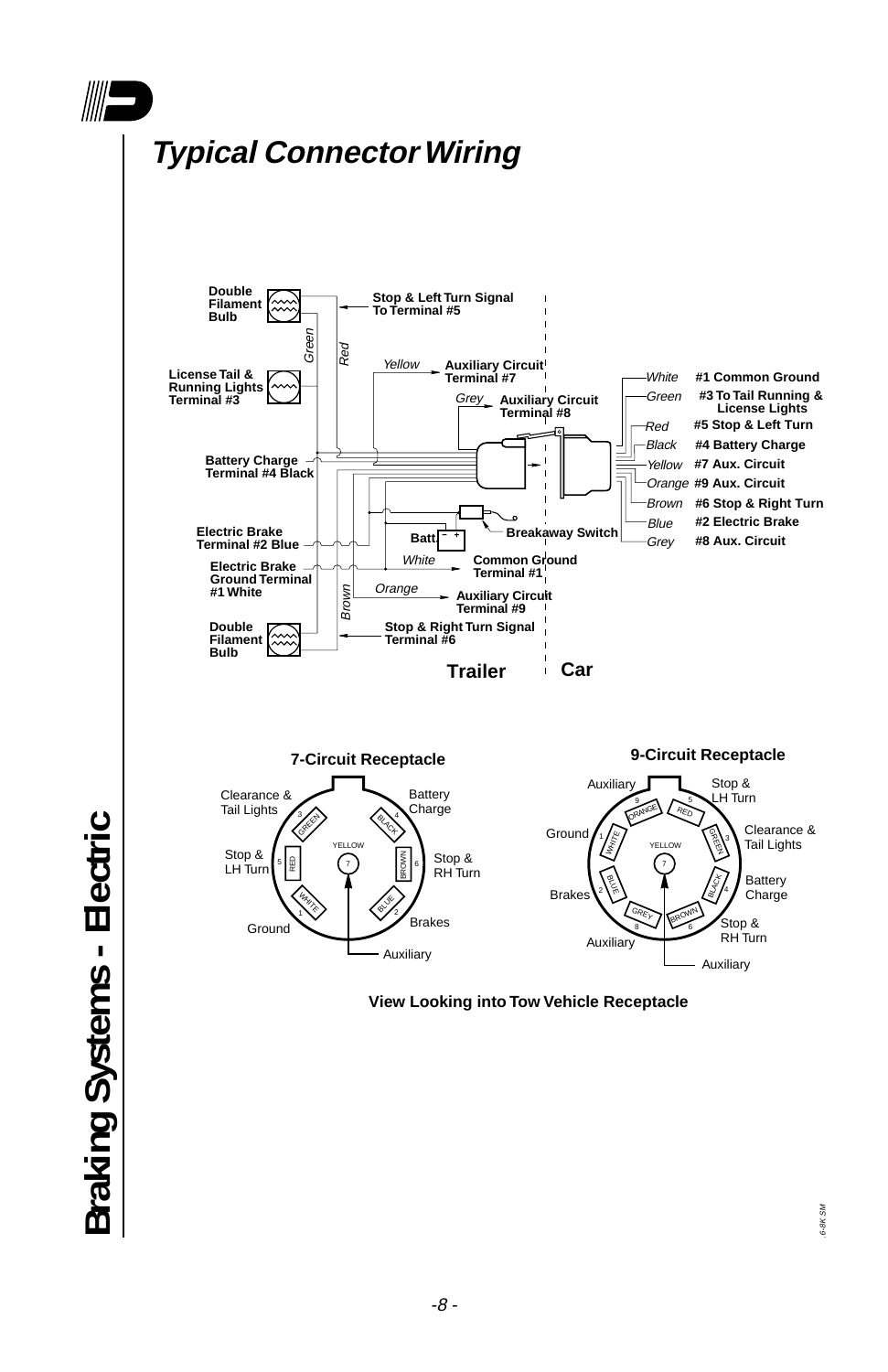### **Parking Brake Option (not available on all sizes)**

Dexter electric brakes with parking brake option, are mechanically operated by cable means. The cable attachment occurs outside of the brake backing plate. Cable force applied to the parking lever creates a torque through the pivot pin and cam assembly. Torque transferred to the parking cam results in a spreading force between the primary and secondary shoes. The shoes in turn, move towards the drum until contact is made. Friction generated between the drum and lining contact surface results in parking brake capability.

| <b>Number</b><br>Ωf<br><b>Brakes</b> | Hitch-to-Axle<br>Distance<br>in Feet | Recommended<br>Minimum Hookup<br>Wire Size (Copper) |
|--------------------------------------|--------------------------------------|-----------------------------------------------------|
| 2                                    |                                      | <b>12 AWG</b>                                       |
|                                      | Under 30                             | <b>12 AWG</b>                                       |
|                                      | $30 - 50$                            | <b>10 AWG</b>                                       |
| 6                                    | Under 30                             | <b>10 AWG</b>                                       |
|                                      | $30 - 50$                            | 8 AWG                                               |

#### **Trailer Wire Size Chart**

.6-8K SM

### **How To Use Your Electric Brakes Properly**

Your trailer brakes are designed to work in synchronization with your tow vehicle brakes. Never use your tow vehicle or trailer brakes alone to stop the combined load.

Your trailer and tow vehicle will seldom have the correct amperage flow to the brake magnets to give you comfortable, safe braking unless you make proper brake system adjustments. Changing trailer load and driving conditions as well as uneven alternator and battery output can mean unstable current flow to your brake magnets. It is therefore imperative that you maintain and adjust your brakes as set forth in this manual, use a properly modulated brake controller, and perform the synchronization procedure noted below.

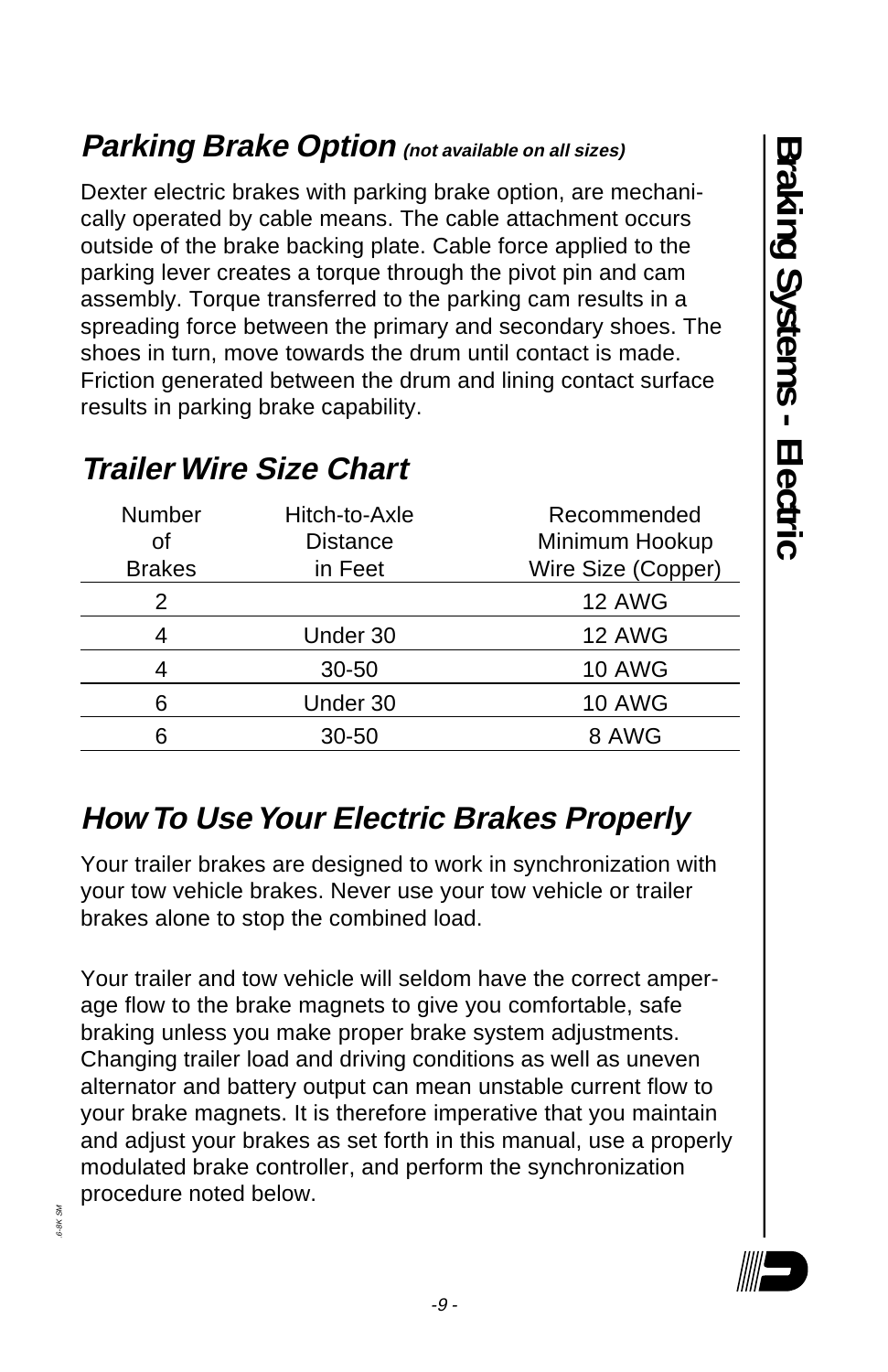

In addition to the synchronization adjustment detailed below, electric brake controllers provide a modulation function that varies the current to the electric brakes with the pressure on the brake pedal or amount of deceleration of the tow vehicle. It is important that your brake controller provide approximately 2 volts to the braking system when the brake pedal is first depressed and gradually increases the voltage to 12 volts as brake pedal pressure is increased. If the controller "jumps" immediately to a high voltage output, even during a gradual stop, then the electric brakes will always be fully energized and will result in harsh brakes and potential wheel lockup.

Proper synchronization of tow vehicle to trailer braking can only be accomplished by road testing. Brake lockup, grabbiness, or harshness is quite often due to the lack of synchronization between the tow vehicle and the trailer being towed, too high of a threshold voltage (over 2 volts), or under adjusted brakes.

Before any synchronization adjustments are made, your trailer brakes should be burnished-in by applying the brakes 20-30 times with approximately a 20 m.p.h. decrease in speed, e.g. 40 m.p.h. to 20 m.p.h. Allow ample time for brakes to cool between application. This allows the brake shoes and magnets to slightly "wear-in" to the drum surfaces.



Electric brake assembly

Braking Systems - Electric **Braking Systems - Electric**

.6-8K SM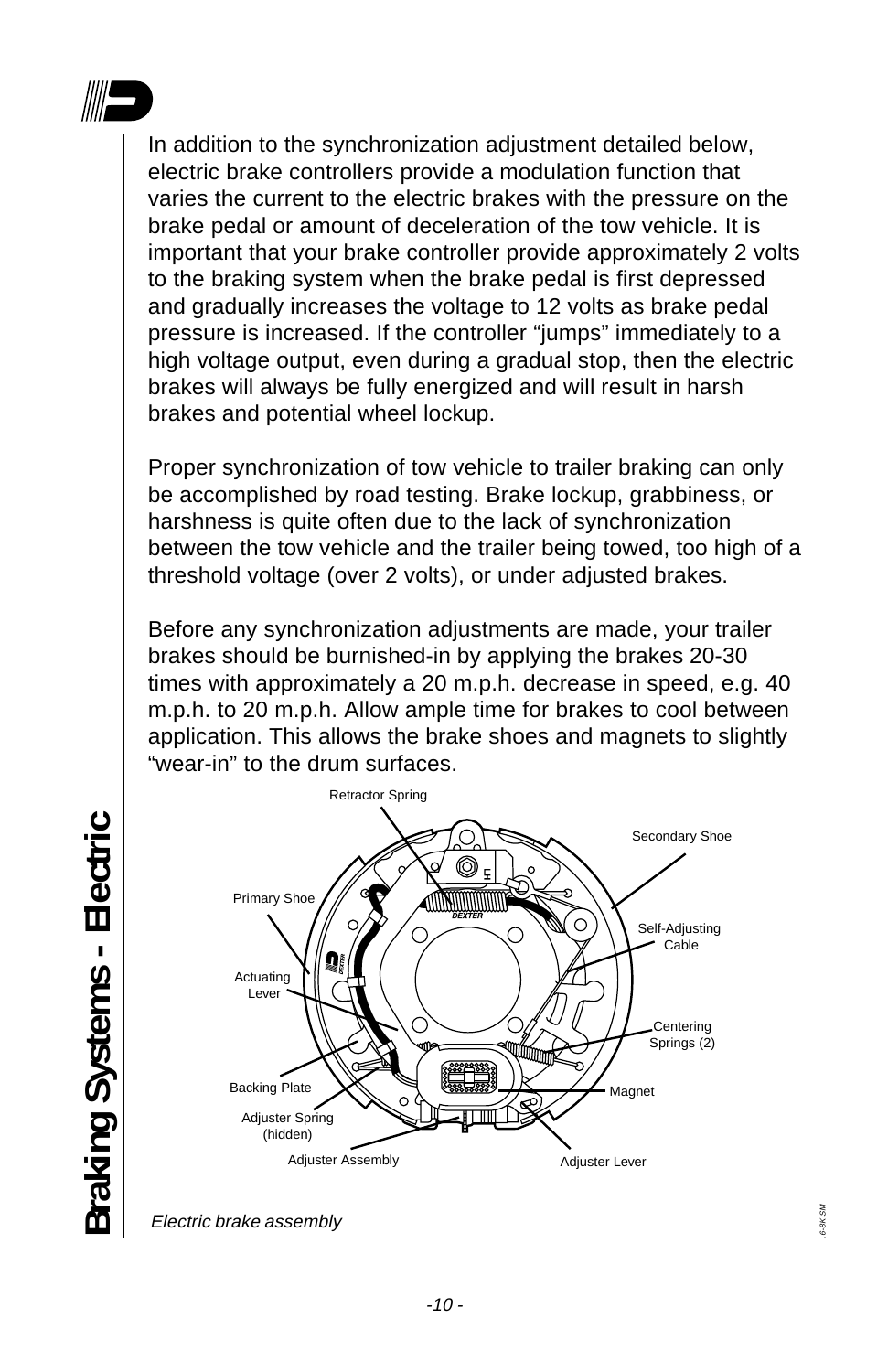### **To Synchronize**

To insure safe brake performance and synchronization, read the brake controller manufacturer's instructions completely before attempting any synchronization procedure.



Make several hard stops from 20 m.p.h. on a dry paved road free of sand and gravel. If the trailer brakes lock and slide, decrease the gain setting on the controller. If they do not slide, slightly increase the gain setting. Adjust the controller just to the point of impending brake lockup and wheel skid.

**Note:** Minimum vehicle stopping distances are achieved when wheels approach lock up. Brake lock up should be avoided as it results in poor vehicle stability and control. Depending on load, brake type, wheels and tires, not all trailer brakes are capable of wheel lockup.

If the controller is applying the trailer brakes before the tow vehicle brakes, then the controller level adjustment should be adjusted so the trailer brakes come on in synchronization with the tow vehicle brakes. For proper braking performance, it is recommended that the controller be adjusted to allow the trailer brakes to come on just slightly ahead of the tow vehicle brakes. When proper synchronization is achieved there will be no sensation of the trailer "jerking" or "pushing" the tow vehicle during braking.

# **! CAUTION:**

Do not adjust this control outside the parameters outlined by the brake controller manufacturer's instructions.

### **Controllers**

Start by making sure the trailer brakes are properly adjusted. (see page 12 & 27) Some controllers have a gain control to vary the amount of current to the brakes, and a level control which sets the controller's inertia sensor to sense deceleration. The



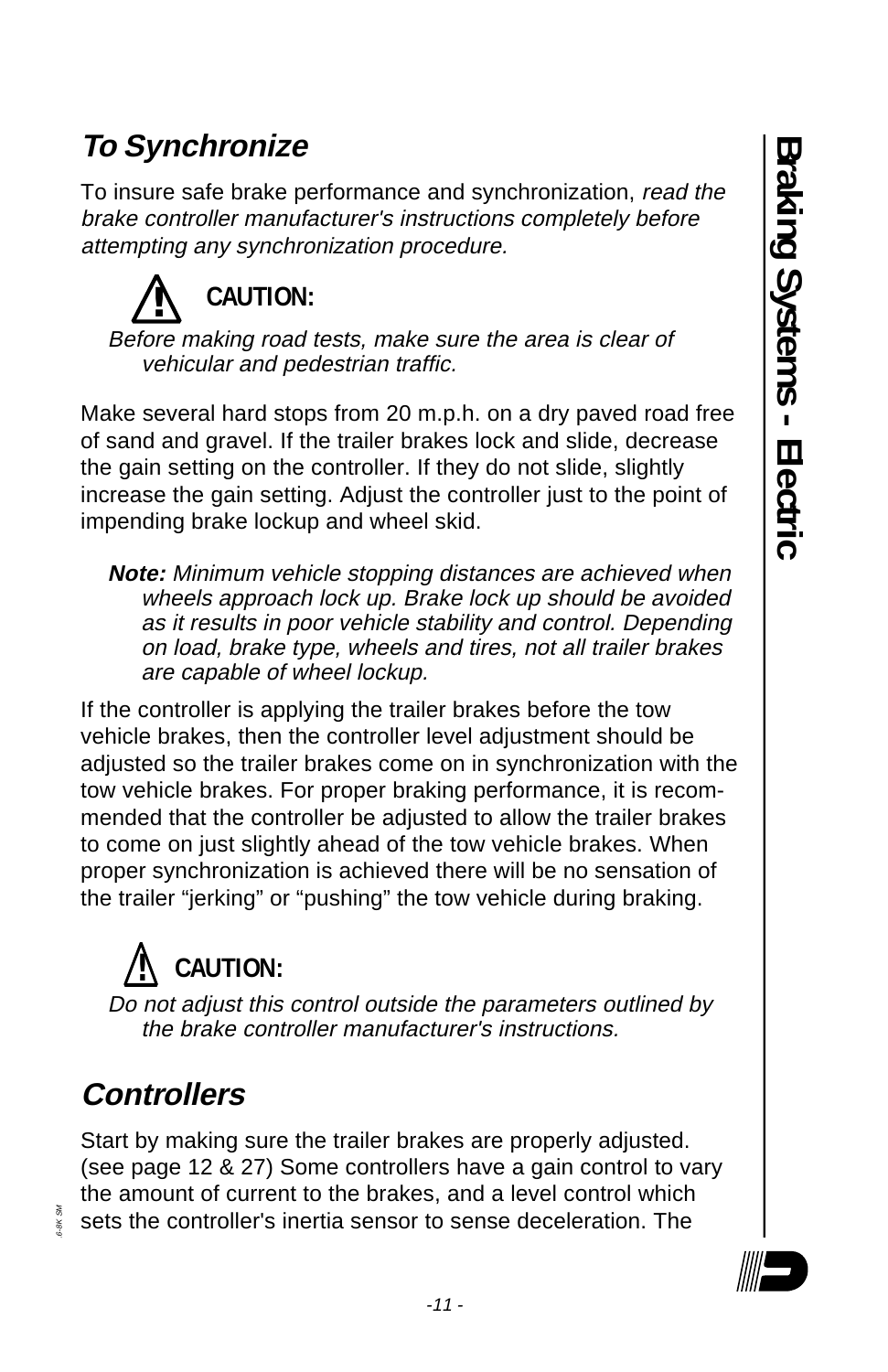

level adjustment also can be used to vary when the trailer braking is felt. The gain or output control adjustment usually controls the maximum amount of amperage available to the brakes. This can be adjusted for varying trailer loads. The chart below details adjustments available for different brake controllers.

| <b>Controller* Adjustment to control</b><br>brake timing | <b>Adjustment for</b><br>brake force |
|----------------------------------------------------------|--------------------------------------|
| Level<br>9040,9045,9055                                  | Gain                                 |
| Level                                                    | Gain                                 |
| Sync                                                     | Output                               |
|                                                          |                                      |

\*See manufacturers instructions

## **General Maintenance**

### **Brake Adjustment**

Brakes should be adjusted (1) after the first 200 miles of operation when the brake shoes and drums have "seated," (2) at 3000 mile intervals, (3) or as use and performance requires. The brakes should be adjusted in the following manner:

1. Jack up trailer and secure on adequate capacity jack stands. Follow trailer manufacturers recommendations for lifting and supporting the unit. Check that the wheel and drum rotate freely.

## **! CAUTION:**

Do not lift or support trailer on any part of the axle or the suspension system.

- 2. Remove the adjusting hole cover from the adjusting slot on the bottom of the brake backing plate.
- 3. With a screwdriver or standard adjusting tool, rotate the starwheel of the adjuster assembly to expand the brake shoes. Adjust the brake shoes out until the pressure of the linings against the drum makes the wheel very difficult to turn.

.6-8K SM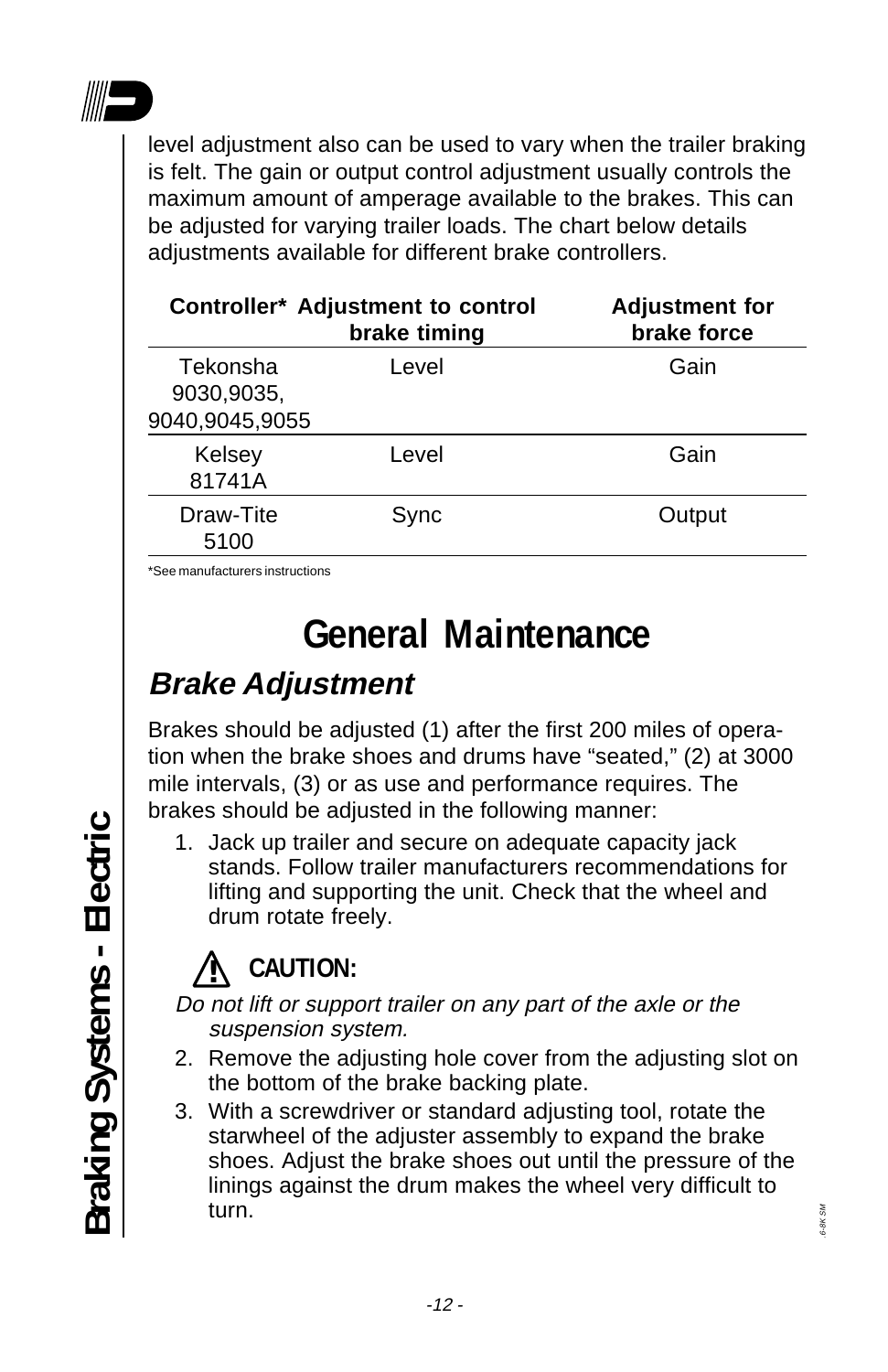**Note:** With drop spindle axles, a modified adjusting tool with about an 80 degree angle should be used.

- 4. Then rotate the starwheel in the opposite direction until the wheel turns freely with a slight lining drag.
- 5. Replace the adjusting hole cover and lower the wheel to the ground.
- 6. Repeat the above procedure on all brakes.



Never crawl under your trailer unless it is resting on properly placed jack stands

Follow the trailer manufacturers recommendations for lifting and supporting the unit. Do not lift or place supports on any part of the suspension system.

### **Brake Cleaning and Inspection**

Your trailer brakes must be inspected and serviced at yearly intervals or more often as use and performance requires. Magnets and shoes must be changed when they become worn or scored thereby preventing adequate vehicle braking.

Clean the backing plate, magnet arm, magnet, and brake shoes. Make certain that all the parts removed are replaced in the same brake and drum assembly. Inspect the magnet arm for any loose or worn parts. Check shoe return springs, hold down springs, and adjuster springs for stretch or deformation and replace if required.

### **! CAUTION:**

#### ASBESTOS DUST HAZARD!

Since some brake shoe friction materials contain asbestos, certain precautions need to be taken when servicing brakes:

- 1. Avoid creating or breathing dust.
- 2. Avoid machining, filing or grinding the brake linings.
- 3. Do not use compressed air or dry brushing for cleaning. (Dust can be removed with a damp brush.)

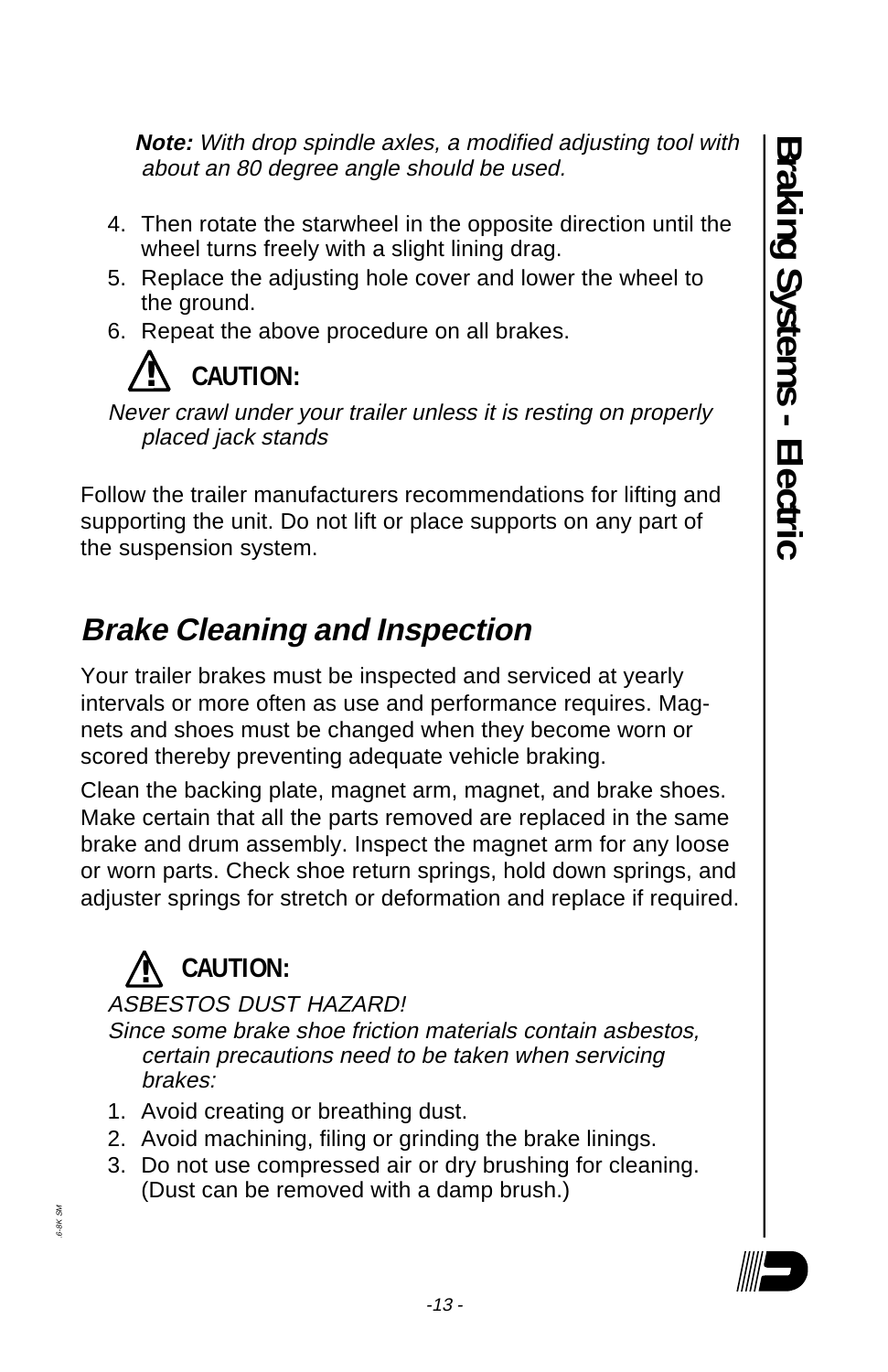

### **Brake Lubrication**

Before reassembling, apply a light film of Lubriplate or similar grease, or anti-seize compound on the brake anchor pin, the actuating arm bushing and pin, and the areas on the backing plate that are in contact with the brake shoes and magnet lever arm. Apply a light film of grease on the actuating block mounted on the actuating arm.

### **! CAUTION:**

Do not get grease or oil on the brake linings, drums or magnets.

# **Magnets**

Your electric brakes are equipped with high quality electromagnets that are designed to provide the proper input force and friction characteristics. Your magnets should be inspected and replaced if worn unevenly or abnormally. As indicated below a straightedge should be used to check wear.



Braking Systems - Electric **Braking Systems - Electric**

Even if wear is normal as indicated by your straightedge, the magnets should be replaced if any part of the magnet coil has become visible through the friction material facing of the magnet. It is also recommended that the drum armature surface be refaced when replacing magnets. (See Brake Drum Inspection on page 32.) Magnets should also be replaced in pairs - both sides of an axle. Use only genuine Dexter replacement parts when replacing your magnets. Noted on the next page are the magnet replacement kits which will include the necessary specific instruction for replacement.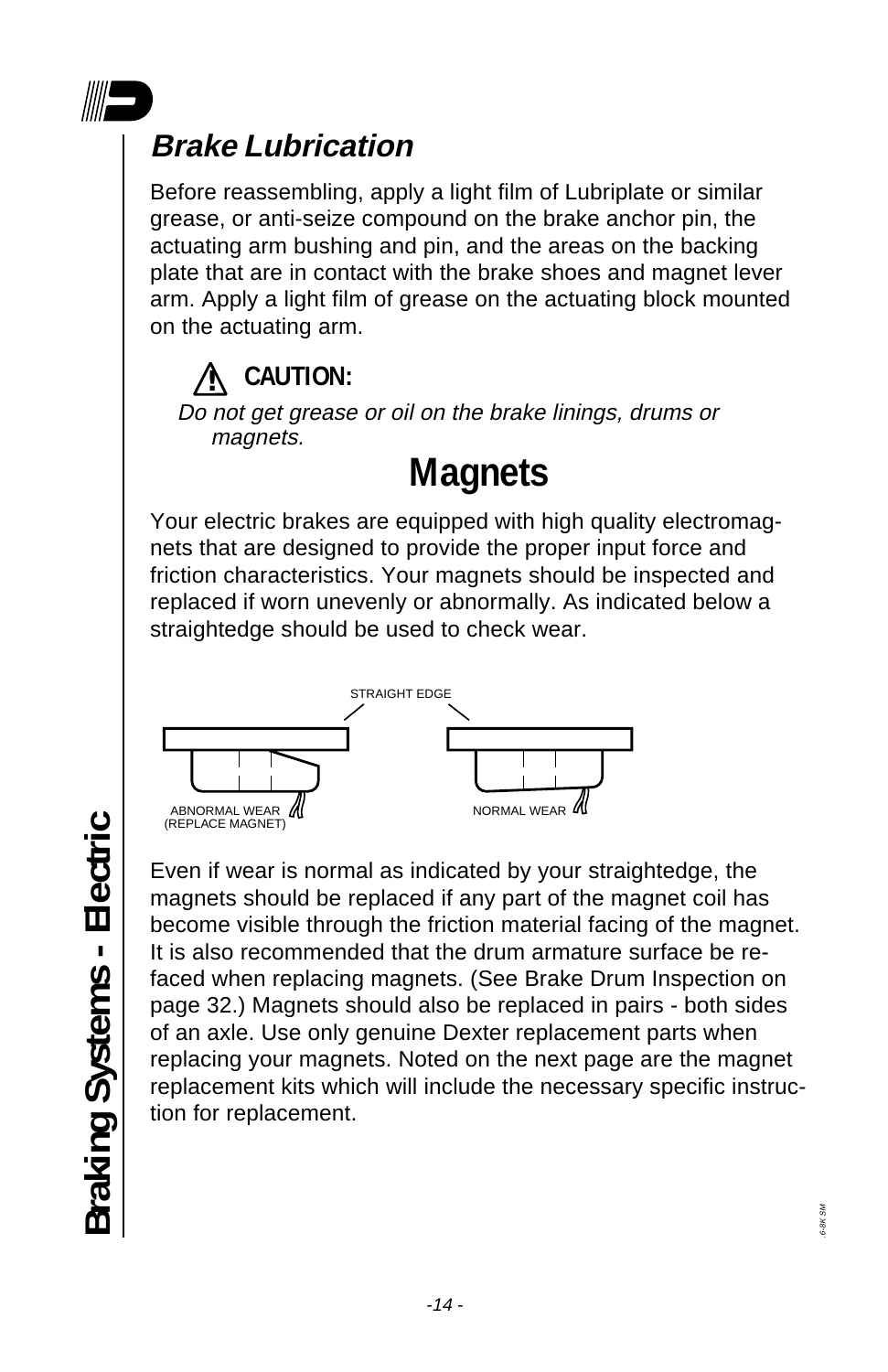| <b>Brake Size</b>         | Magnet Kit No.<br>(one magnet per kit) | <b>Wire Color</b> |
|---------------------------|----------------------------------------|-------------------|
| $7 \times 1^{1/4}$        | K71-057-00 Since 4/90                  | White             |
| $7 \times 1^{1/4}$        | K71-056-00 Prior to 4/90               | Yellow            |
| $10 \times 1\frac{1}{2}$  | K71-057-00 Prior to 9/88               | White *           |
| $10 \times 1\frac{1}{2}$  | K71-177-00 Since 9/88                  | Yellow            |
| $10 \times 2^{1/4}$       | K71-104-00                             | Green             |
| $12 \times 2$             | K71-105-00                             | White             |
| $12 \times 2$             | K71-125-00 (7K)                        | <b>Black</b>      |
| $12^{1/4} \times 2^{1/2}$ | K71-441-00                             | Red               |
| $12^{1/4} \times 3^{3/8}$ | <b>K71-375-00 oval magnet</b>          | White             |

\* Slight actuating arm magnet tab modification required.

### **Shoes and Linings**

A simple visual inspection of your brake linings will tell if they are usable. Replacement is necessary if the lining is worn (to within 1 /16" or less), contaminated with grease or oil, or abnormally scored or gouged. Hairline heat cracks are normal in bonded linings and should not be a cause for concern. It is important to replace both shoes on each brake and both brakes of the same axle. This is necessary to retain the "balance" of your brakes. Contained in the chart on the next page are the Dexter replacement shoe and lining kits which will contain the specific instructions necessary for proper replacement.

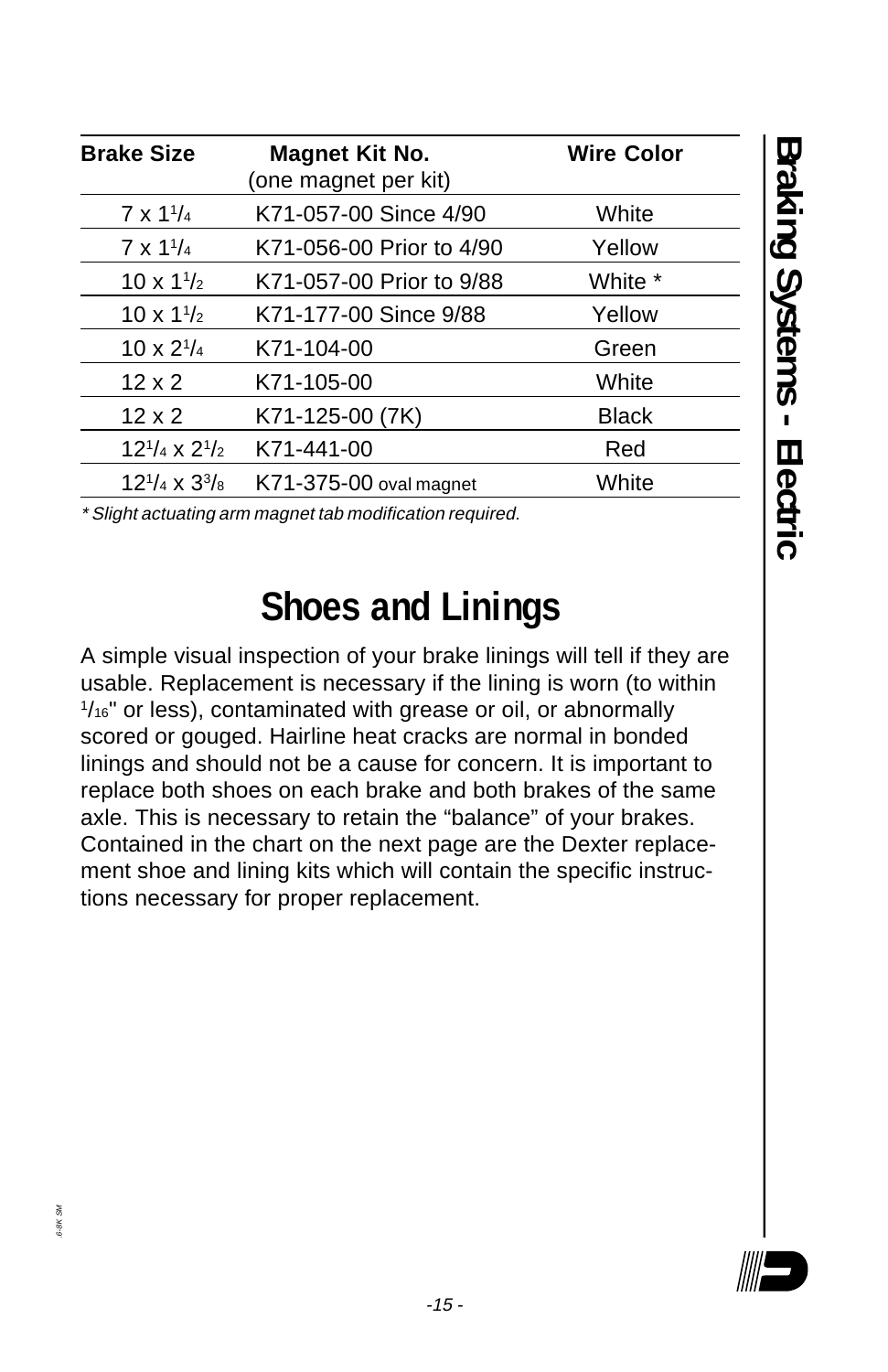

| <b>Brake Size</b>          | <b>Electric</b>                   | Shoe and Lining Replacement (1 Brake)<br><b>Hydraulic</b> |
|----------------------------|-----------------------------------|-----------------------------------------------------------|
| $7 \times 1^{1/4}$         | K71-045-00                        | N/A                                                       |
| $7 \times 1\%$             | N/A                               | K71-466-00                                                |
| $10 \times 2^{1/4}$        | K71-047-00                        | K71-267-00                                                |
| Free Backing               |                                   | K71-393-00                                                |
| <b>Corrosion Resistant</b> |                                   | K71-423-00                                                |
|                            | 12 x 2 (5.2K) K71-048-00          | K71-268-00                                                |
| 12 x 2 (6K)                |                                   | K71-269-00 LH K71-270-00 RH                               |
| Free Backing               |                                   | K71-394-00 LH K71-395-00 RH                               |
|                            | Free Backing, Corrosion Resistant | K71-427-00 LH K71-428-00 RH                               |
| 12 x 2 (7K)                | K71-127-00                        |                                                           |
| $12^{1/4} \times 2^{1/2}$  | K71-410-00                        | N/A                                                       |
| $12^{1/4} \times 3^{3/8}$  |                                   | K71-049-00 LH K71-050-00 RHK71-165-00 LH K71-166-00 RH    |

# **Troubleshooting**

Most electric brake malfunctions that cannot be corrected by either brake adjustments or synchronization adjustments can generally be traced to electrical system failure. Mechanical causes are ordinarily obvious, i.e. bent or broken parts, worn out linings or magnets, seized lever arms or shoes, scored drums, loose parts, etc. Voltmeter and ammeter are essential tools for proper troubleshooting of electric brakes.

### **How to Measure Voltage**

System voltage is measured at the magnets by connecting the voltmeter to the two magnet lead wires at any brake. This may be accomplished by using a pin probe inserted through the insulation of the wires dropping down from the chassis or by



.6-8K SM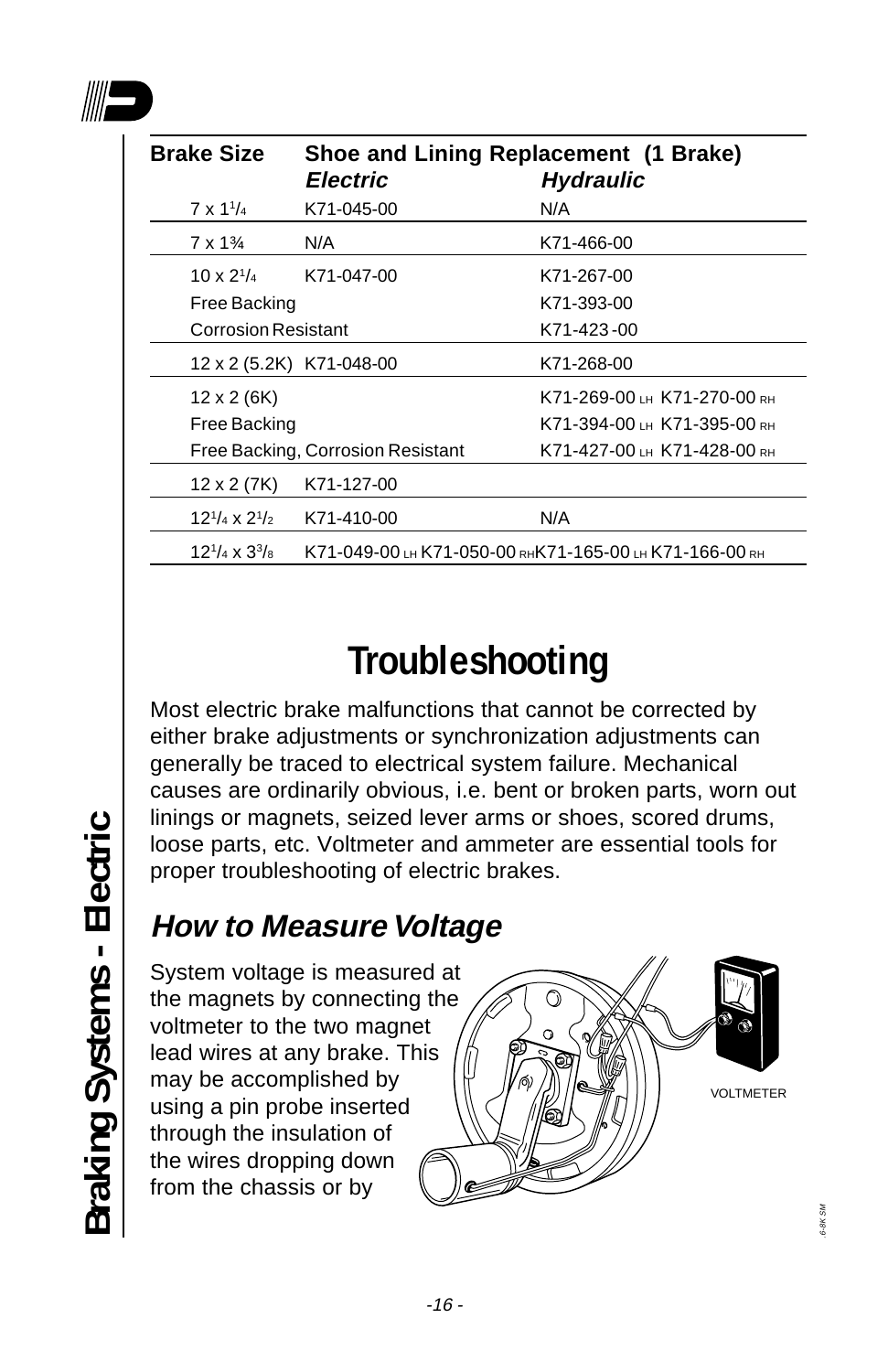**Braking Systems - Electric** Braking Systems - Electric

cutting the wires. The engine of the towing vehicle should be running when checking the voltage so that a low battery will not affect the readings.

Voltage in the system should begin at 0 volts and, as the controller bar is slowly actuated, should gradually increase to about 12 volts. This is referred to as modulation. No modulation means that when the controller begins to apply voltage to the brakes it applies an immediate high voltage, which causes the brakes to apply instantaneous maximum power.



The threshold voltage of a controller is the voltage applied to the brakes when the controller first turns on. The lower the threshold voltage the smoother the brakes will operate. Too high of a threshold voltage (in excess of 2 volts as quite often found in heavy duty controllers) can cause grabby, harsh brakes.

### **How to Measure Amperage**

System amperage is the amperage being drawn by all brakes on the trailer. The engine of the towing vehicle should be running when checking amperage.

One place to measure system amperage is at the BLUE wire of the controller which is the output to the brakes. The BLUE wire must be disconnected and the ammeter put in series into the line. System amperage draw should be as noted in

.6-8K SM



the following table. Make sure your ammeter has sufficient capacity and note polarity to prevent damaging your ammeter.

If a resistor is used in the brake system, it must be set at zero or bypassed completely to obtain the maximum amperage reading.

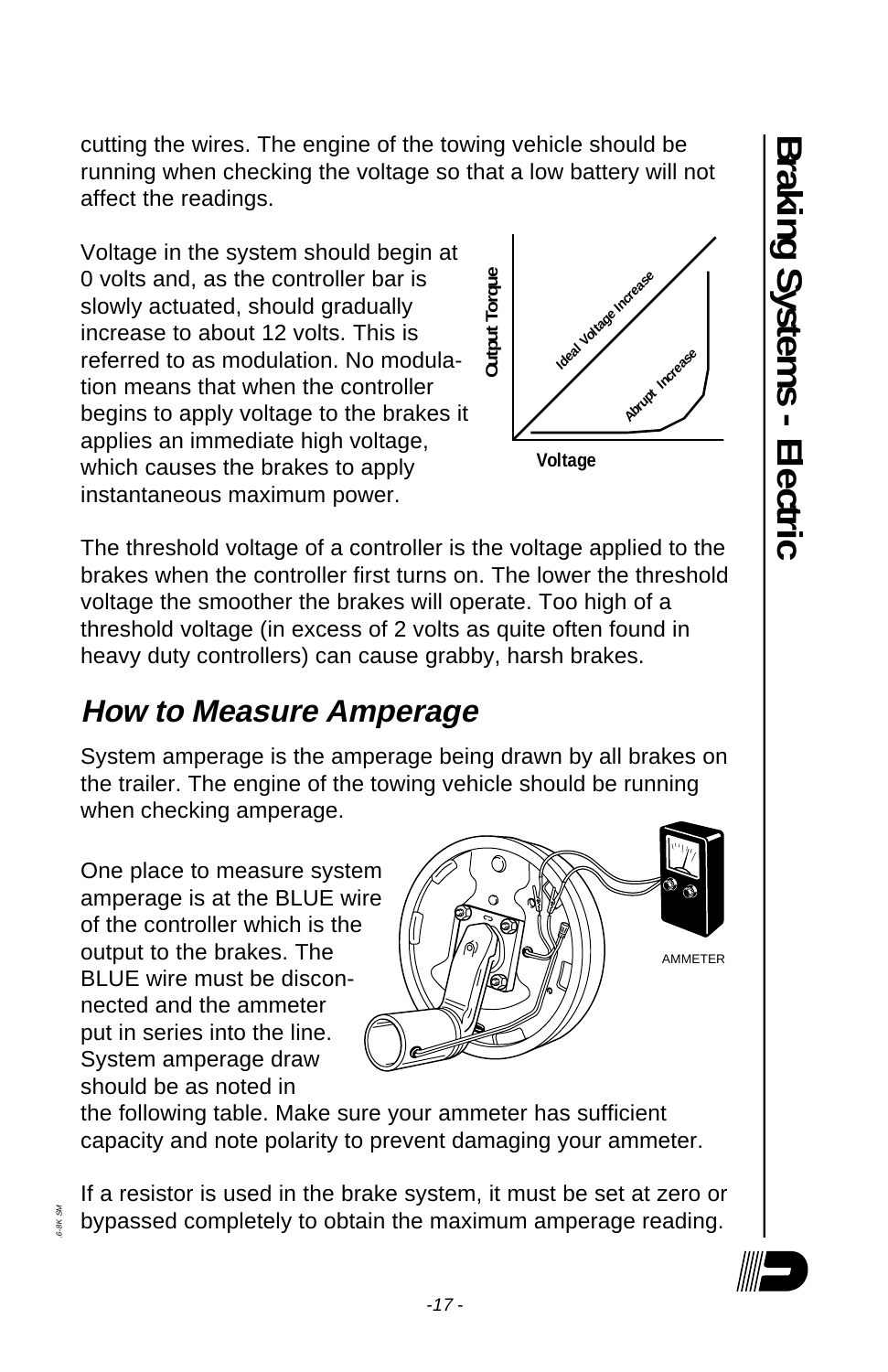

Individual amperage draw can be measured by inserting the ammeter in the line at the magnet you want to check. Disconnect one of the magnet lead wire connectors and attach the ammeter between the two wires. Make sure that the wires are properly reconnected and sealed after testing is completed.

**By far, the most common electrical problem is low or no voltage and amperage at the brakes.** Common causes of this condition are:

- 1. Poor electrical connections
- 2. Open circuits
- 3. Insufficient wire size
- 4. Broken wires
- 5. Blown fuses (Fusing of brakes is not recommended.)
- 6. Improperly functioning controllers or resistors

Another common electrical problem is shorted or partially shorted circuits (indicated by abnormally high system amperage). These are occasionally the most difficult to find. Possible causes are:

- 1 Shorted magnet coils
- 2. Defective controllers
- 3. Bare wires contacting a grounded object

Finding the system short is a matter of isolation. If the high amperage reading drops to zero by unplugging the trailer, then the short is in the trailer. If the amperage reading remains high with all the brake magnets disconnected, the short is in the trailer wiring.

All electrical troubleshooting procedures should start at the controller. Most complaints regarding brake harshness or malfunction are traceable to improperly adjusted or non-functioning controllers. See your controller manufacturer's data for proper adjustment and testing procedures. If the voltage and amperage is not satisfactory, proceed on to the connector and then to the individual magnets to isolate the problem source. 12 volts output at the controller should equate to 10.5 volts minimum at each magnet. Nominal system amperage at 12 volts with magnets at

.6-8K SM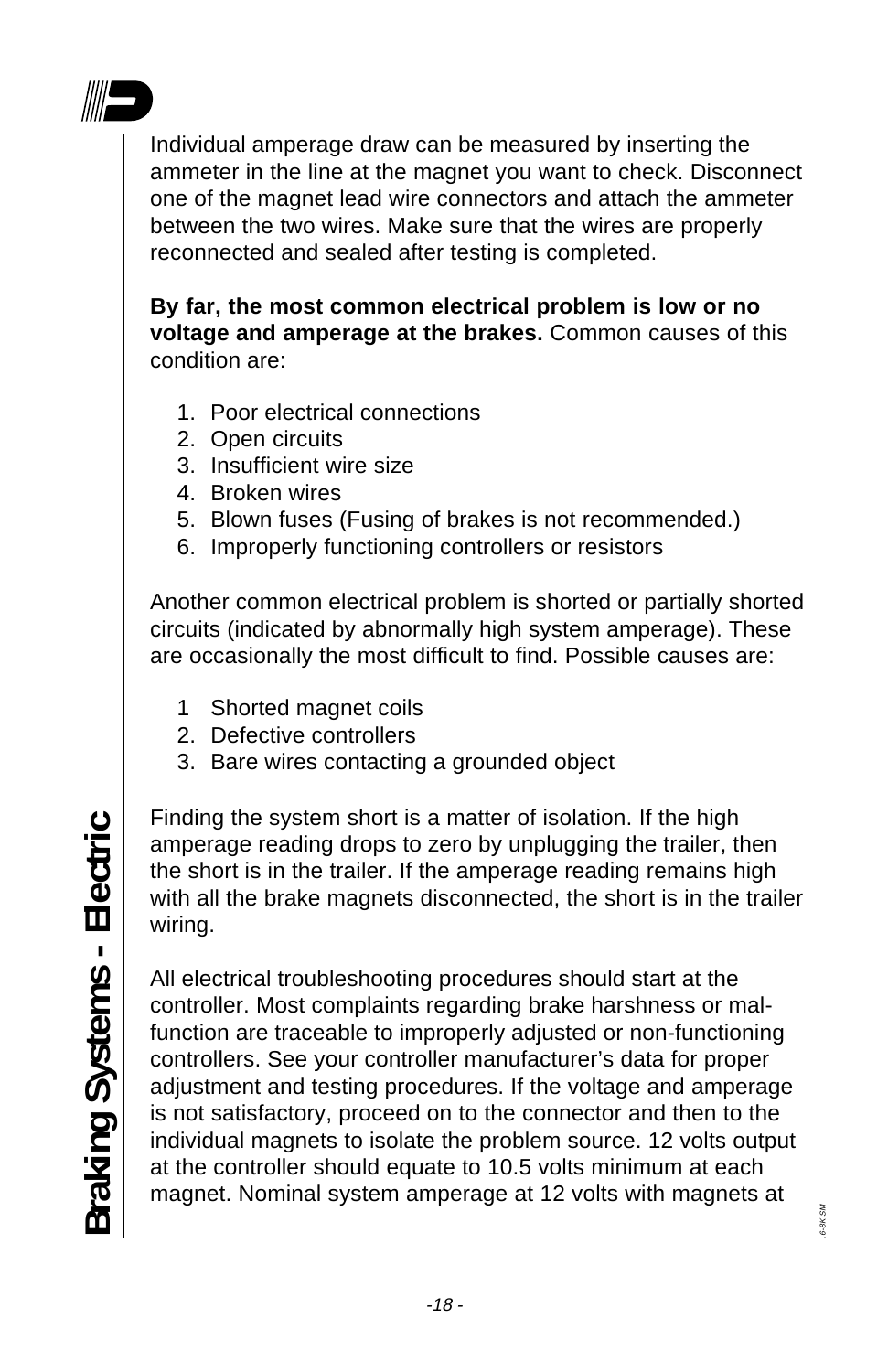normal operating temperatures, i.e. not cold, system resistor at zero and controller at maximum gain should be as detailed in the following chart:

| <b>Brake</b><br><b>Size</b> | Amps/<br><b>Magnet</b> | Two<br><b>Brakes</b> | Four<br><b>Brakes</b> | <b>Six</b><br><b>Brakes</b> |
|-----------------------------|------------------------|----------------------|-----------------------|-----------------------------|
| $7 \times 1^{1/4}$          | 2.5                    | 5.0                  | 10.0                  | 15.0                        |
| $10 \times 1^{1/4}$         | 3.0                    | 6.0                  | 12.0                  | 18.0                        |
| $10 \times 2^{1/4}$         | 3.0                    | 6.0                  | 12.0                  | 18.0                        |
| $12 \times 2$               | 3.0                    | 6.0                  | 12.0                  | 18.0                        |
| $12^{1/4} \times 2^{1/4}$   | 3.0                    | 6.0                  | 12.0                  | 18.0                        |
| $12^{1/4} \times 3^{3/8}$   | 3.0                    | 6.0                  | 12.0                  | 18.0                        |

### **Magnet Amperes Chart**

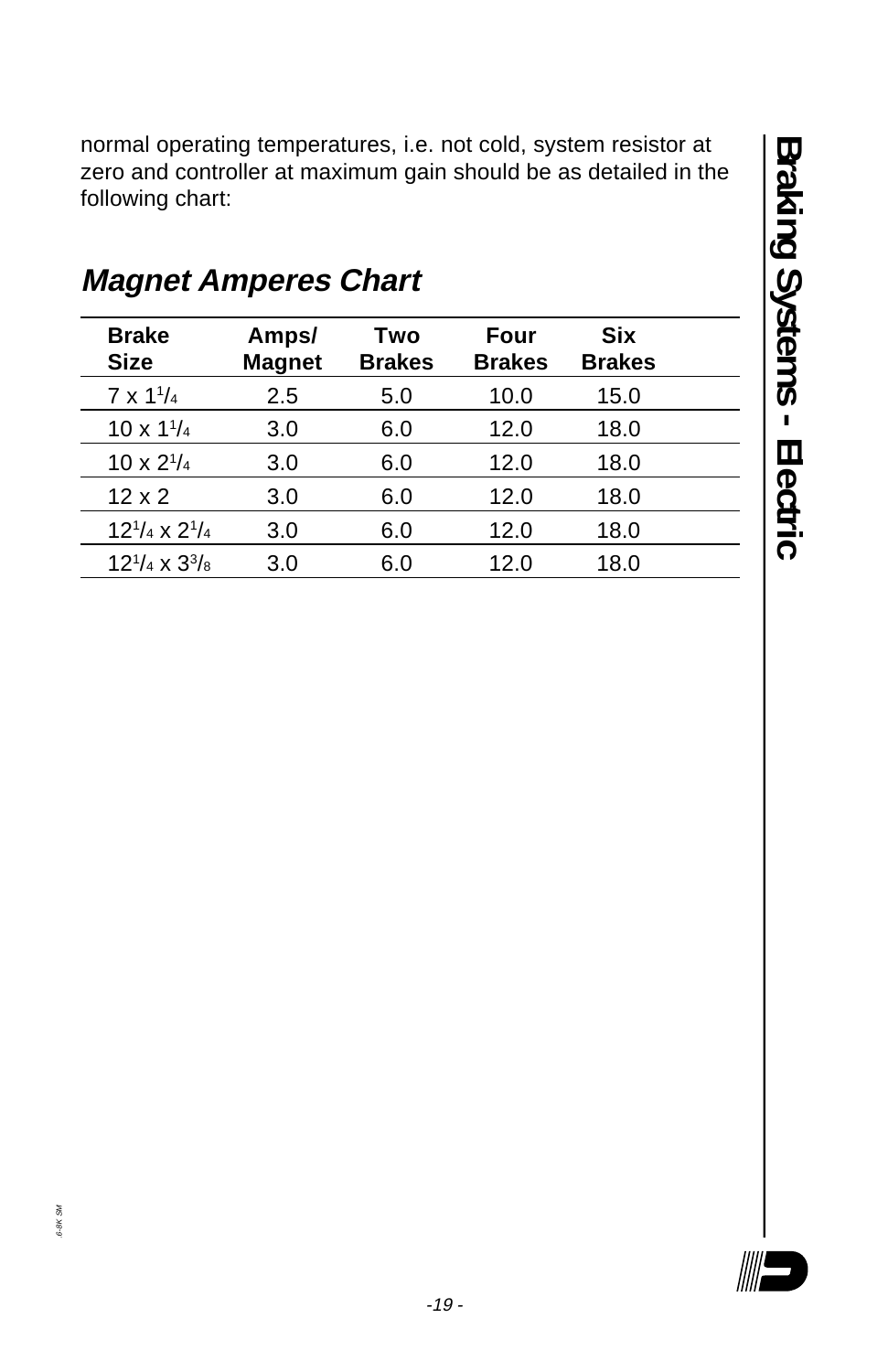

# **Troubleshooting**